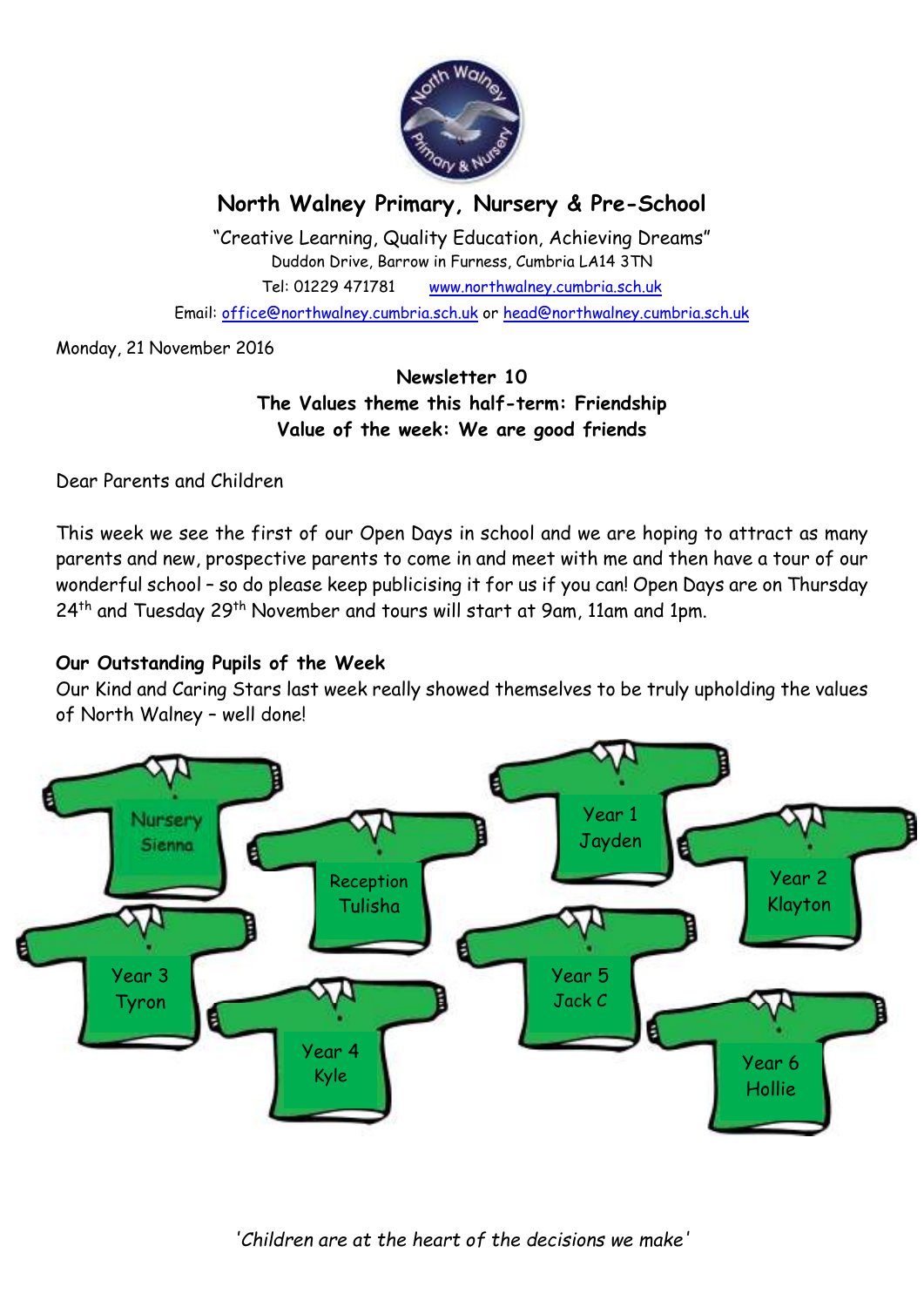

### **Children in Need – What a fun day in Pyjamas!**

A super day and some superb photos which will be uploaded to the website as soon as possible. Thank you to everyone who helped organise the day and to those who brought donations in as well. All in all we raised £117.70 – so thank you to everyone for helping us support this worthwhile cause!

#### **Last PTA meeting of the term**

This is being held on Wednesday 23<sup>rd</sup> November straight after school to review what has been done this term already and what our plans are for the rest of the year. Please come along if you are free – the more the merrier!





### **Headlice – please can everyone check their hair this week!**

Headlice, sadly, are a regular thing in most schools but there are easy ways in which to get rid of the little critters and keep them away. Please can everyone check their whole family's hair this weekend using a fine toothed comb after their hair being washed. By fine combing hair regularly, you can get rid of the vast majority of headlice and eggs without having to have special lotions – but everyone needs to keep checking their hair, not just their children's I'm afraid.

**School photos** In by 25<sup>th</sup> November please! Last reminder...





#### **Parking along Duddon Drive**

Last week we had parents swearing at one another at the front of school about poor parking. This was done in front of the children which makes it even worse. We have asked the Council and local police to help us with the situation, but this sort of behaviour does the school profile no good whatsoever when we are trying our hardest to raise the profile and encourage more people to come here. Please, please, can everyone be much more considerate when parking and consider their language when children are around. Thank you.

## **Christmas Fair – Thursday 8th December**

The Fair is fast approaching and will be held on Thursday  $8<sup>th</sup>$ December from 3:30pm until 5pm. Donations of prizes for the Tombola can be left at the school office – thank you for any donations!





#### **Santa's Grotto Tickets**

The PTA will be selling Grotto tickets from the school library at the end of each day until 30<sup>th</sup> November - £2.50 a ticket. SO make sure you pop in and get one ready for the fair.